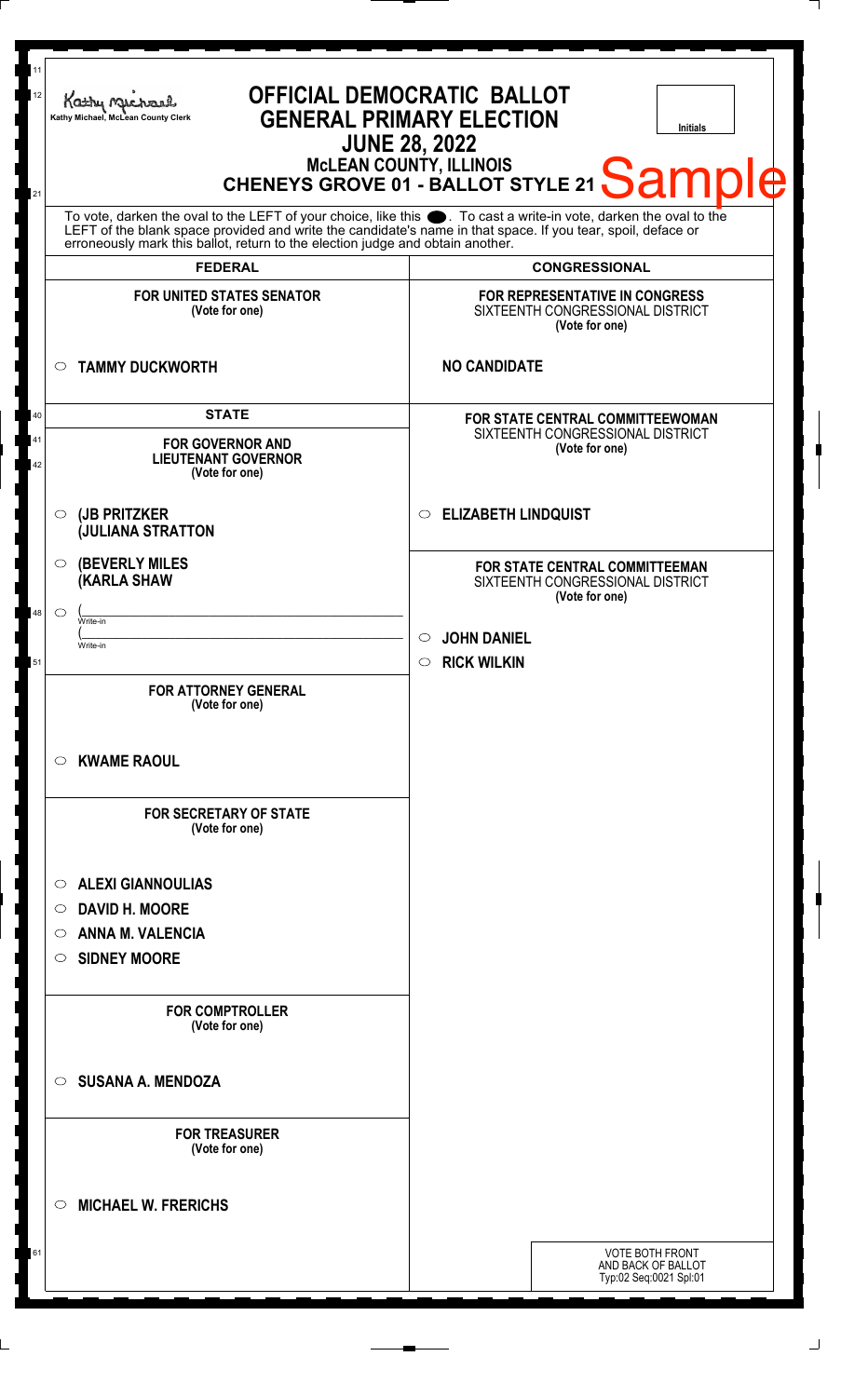| <b>OFFICIAL DEMOCRATIC BALLOT - GENERAL PRIMARY ELECTION - JUNE 28, 2022</b>                                |                                                                                                                                     |  |  |
|-------------------------------------------------------------------------------------------------------------|-------------------------------------------------------------------------------------------------------------------------------------|--|--|
| <b>LEGISLATIVE</b>                                                                                          | <b>JUDICIAL</b>                                                                                                                     |  |  |
| <b>FOR STATE SENATOR</b><br>FORTY-FOURTH LEGISLATIVE DISTRICT<br>(Vote for one)                             | FOR JUDGE OF THE CIRCUIT COURT<br>ELEVENTH JUDICIAL CIRCUIT<br>(To fill the vacancy of the Hon. Paul G. Lawrence)<br>(Vote for one) |  |  |
| <b>NO CANDIDATE</b>                                                                                         | <b>NO CANDIDATE</b>                                                                                                                 |  |  |
| <b>REPRESENTATIVE</b>                                                                                       |                                                                                                                                     |  |  |
| <b>FOR REPRESENTATIVE</b>                                                                                   | <b>PRECINCT</b>                                                                                                                     |  |  |
| IN THE GENERAL ASSEMBLY<br>EIGHTY-EIGHTH REPRESENTATIVE DISTRICT<br>(Vote for one)                          | FOR PRECINCT COMMITTEEPERSON<br>CHENEYS GROVE 01<br>(Vote for one)                                                                  |  |  |
| <b>NO CANDIDATE</b>                                                                                         | <b>NO CANDIDATE</b>                                                                                                                 |  |  |
| <b>COUNTY</b>                                                                                               |                                                                                                                                     |  |  |
| <b>FOR COUNTY CLERK</b><br>(Vote for one)                                                                   |                                                                                                                                     |  |  |
| <b>LAURA McBURNEY</b><br>$\circ$                                                                            |                                                                                                                                     |  |  |
| <b>FOR COUNTY TREASURER</b><br>(Vote for one)                                                               |                                                                                                                                     |  |  |
| <b>NO CANDIDATE</b>                                                                                         |                                                                                                                                     |  |  |
| <b>FOR COUNTY SHERIFF</b><br>(Vote for one)                                                                 |                                                                                                                                     |  |  |
| <b>NO CANDIDATE</b>                                                                                         |                                                                                                                                     |  |  |
| <b>REGIONAL OFFICE</b><br><b>OF EDUCATION</b>                                                               |                                                                                                                                     |  |  |
| FOR REGIONAL SUPERINTENDENT OF SCHOOLS<br>(DeWITT, LIVINGSTON, LOGAN AND McLEAN COUNTIES)<br>(Vote for one) |                                                                                                                                     |  |  |
| <b>NO CANDIDATE</b>                                                                                         |                                                                                                                                     |  |  |
| <b>COUNTY BOARD</b>                                                                                         |                                                                                                                                     |  |  |
| <b>FOR COUNTY BOARD MEMBER</b><br><b>COUNTY BOARD DISTRICT 2</b><br>(Vote for not more than two)            |                                                                                                                                     |  |  |
| <b>NO CANDIDATE</b>                                                                                         |                                                                                                                                     |  |  |
| <b>JUDICIAL</b>                                                                                             |                                                                                                                                     |  |  |
| FOR JUDGE OF THE CIRCUIT COURT                                                                              |                                                                                                                                     |  |  |
| ELEVENTH JUDICIAL CIRCUIT<br>(To fill the vacancy of the Hon. Scott Drazewski)<br>(Vote for one)            | YOU HAVE NOW<br><b>COMPLETED VOTING</b>                                                                                             |  |  |
| <b>NO CANDIDATE</b>                                                                                         | VOTE BOTH FRONT<br>AND BACK OF BALLOT<br>Typ:02 Seq:0021 Spl:01                                                                     |  |  |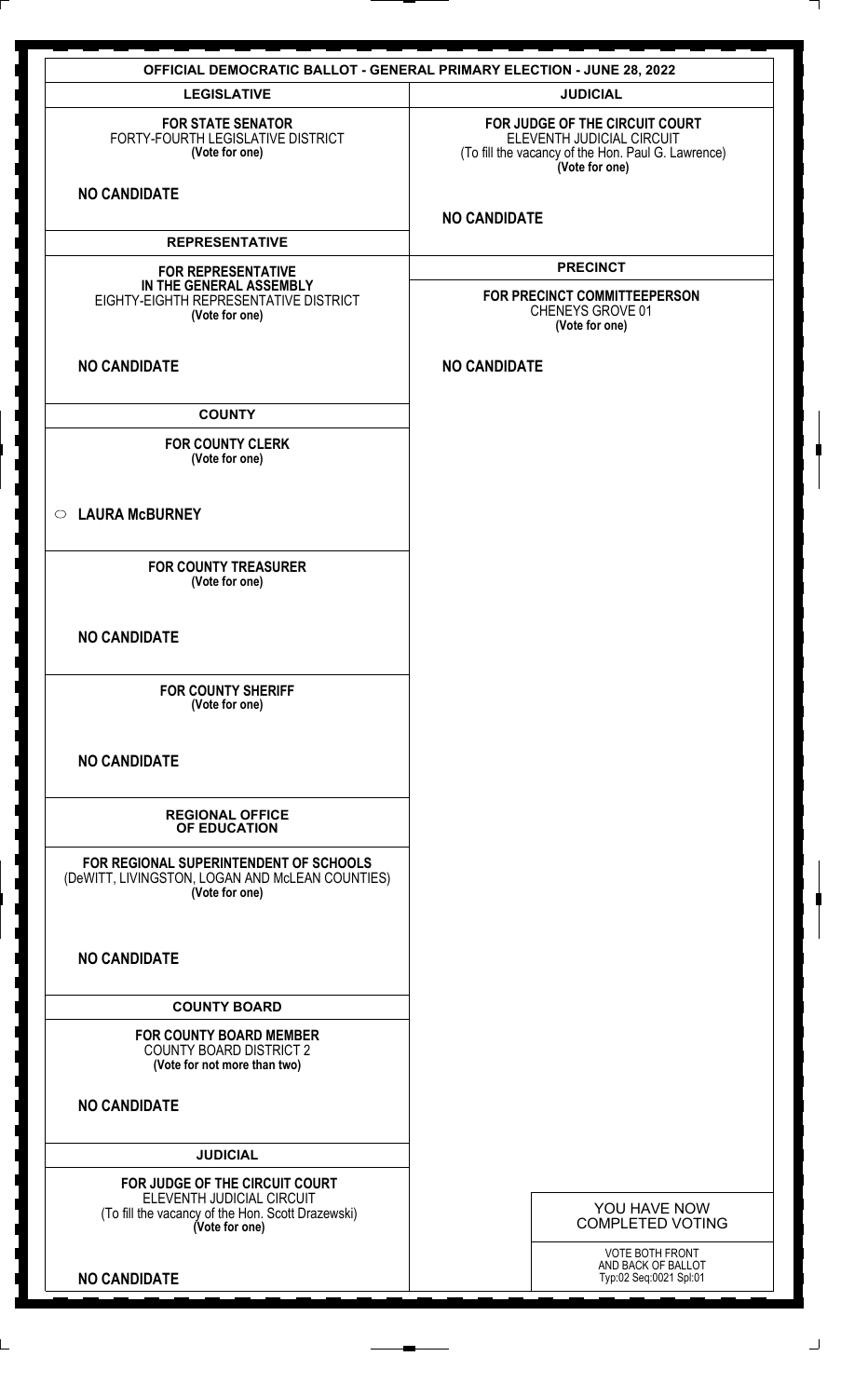| 11<br>12<br>21                                                                                                                                                                                                                                                                                                      | OFFICIAL DEMOCRATIC BALLOT<br>Kathy Michael<br><b>GENERAL PRIMARY ELECTION</b><br>Kathy Michael, McLean County Clerk<br><b>Initials</b><br><b>JUNE 28, 2022</b><br>MCLEAN COUNTY, ILLINOIS<br>CHENEYS GROVE 01 - BALLOT STYLE 22 Sample |                                                                                                                     |  |
|---------------------------------------------------------------------------------------------------------------------------------------------------------------------------------------------------------------------------------------------------------------------------------------------------------------------|-----------------------------------------------------------------------------------------------------------------------------------------------------------------------------------------------------------------------------------------|---------------------------------------------------------------------------------------------------------------------|--|
| To vote, darken the oval to the LEFT of your choice, like this ●. To cast a write-in vote, darken the oval to the<br>LEFT of the blank space provided and write the candidate's name in that space. If you tear, spoil, deface or<br>erroneously mark this ballot, return to the election judge and obtain another. |                                                                                                                                                                                                                                         |                                                                                                                     |  |
|                                                                                                                                                                                                                                                                                                                     | <b>FEDERAL</b><br><b>FOR UNITED STATES SENATOR</b><br>(Vote for one)                                                                                                                                                                    | <b>CONGRESSIONAL</b><br><b>FOR REPRESENTATIVE IN CONGRESS</b><br>SIXTEENTH CONGRESSIONAL DISTRICT<br>(Vote for one) |  |
| $\circ$                                                                                                                                                                                                                                                                                                             | <b>TAMMY DUCKWORTH</b>                                                                                                                                                                                                                  | <b>NO CANDIDATE</b>                                                                                                 |  |
| 40<br>41<br>42                                                                                                                                                                                                                                                                                                      | <b>STATE</b><br><b>FOR GOVERNOR AND</b><br><b>LIEUTENANT GOVERNOR</b><br>(Vote for one)                                                                                                                                                 | FOR STATE CENTRAL COMMITTEEWOMAN<br>SIXTEENTH CONGRESSIONAL DISTRICT<br>(Vote for one)                              |  |
| $\circ$                                                                                                                                                                                                                                                                                                             | (JB PRITZKER<br><b>JULIANA STRATTON</b>                                                                                                                                                                                                 | <b>ELIZABETH LINDQUIST</b><br>$\circ$                                                                               |  |
| O                                                                                                                                                                                                                                                                                                                   | <b>(BEVERLY MILES)</b><br><b>KARLA SHAW</b>                                                                                                                                                                                             | FOR STATE CENTRAL COMMITTEEMAN<br>SIXTEENTH CONGRESSIONAL DISTRICT<br>(Vote for one)                                |  |
| 48<br>◯                                                                                                                                                                                                                                                                                                             | Write-in<br>Write-in                                                                                                                                                                                                                    | <b>JOHN DANIEL</b><br>$\circlearrowright$<br><b>RICK WILKIN</b><br>$\circ$                                          |  |
| 52                                                                                                                                                                                                                                                                                                                  | <b>FOR ATTORNEY GENERAL</b><br>(Vote for one)                                                                                                                                                                                           |                                                                                                                     |  |
| O                                                                                                                                                                                                                                                                                                                   | <b>KWAME RAOUL</b>                                                                                                                                                                                                                      |                                                                                                                     |  |
|                                                                                                                                                                                                                                                                                                                     | <b>FOR SECRETARY OF STATE</b><br>(Vote for one)                                                                                                                                                                                         |                                                                                                                     |  |
| $\circ$<br>$\circ$<br>O<br>O                                                                                                                                                                                                                                                                                        | <b>ALEXI GIANNOULIAS</b><br><b>DAVID H. MOORE</b><br><b>ANNA M. VALENCIA</b><br><b>SIDNEY MOORE</b>                                                                                                                                     |                                                                                                                     |  |
|                                                                                                                                                                                                                                                                                                                     | <b>FOR COMPTROLLER</b><br>(Vote for one)                                                                                                                                                                                                |                                                                                                                     |  |
| ◯                                                                                                                                                                                                                                                                                                                   | <b>SUSANA A. MENDOZA</b>                                                                                                                                                                                                                |                                                                                                                     |  |
|                                                                                                                                                                                                                                                                                                                     | <b>FOR TREASURER</b><br>(Vote for one)                                                                                                                                                                                                  |                                                                                                                     |  |
| ◯                                                                                                                                                                                                                                                                                                                   | <b>MICHAEL W. FRERICHS</b>                                                                                                                                                                                                              |                                                                                                                     |  |
| 61                                                                                                                                                                                                                                                                                                                  |                                                                                                                                                                                                                                         | VOTE BOTH FRONT<br>AND BACK OF BALLOT<br>Typ:02 Seq:0022 Spl:01                                                     |  |